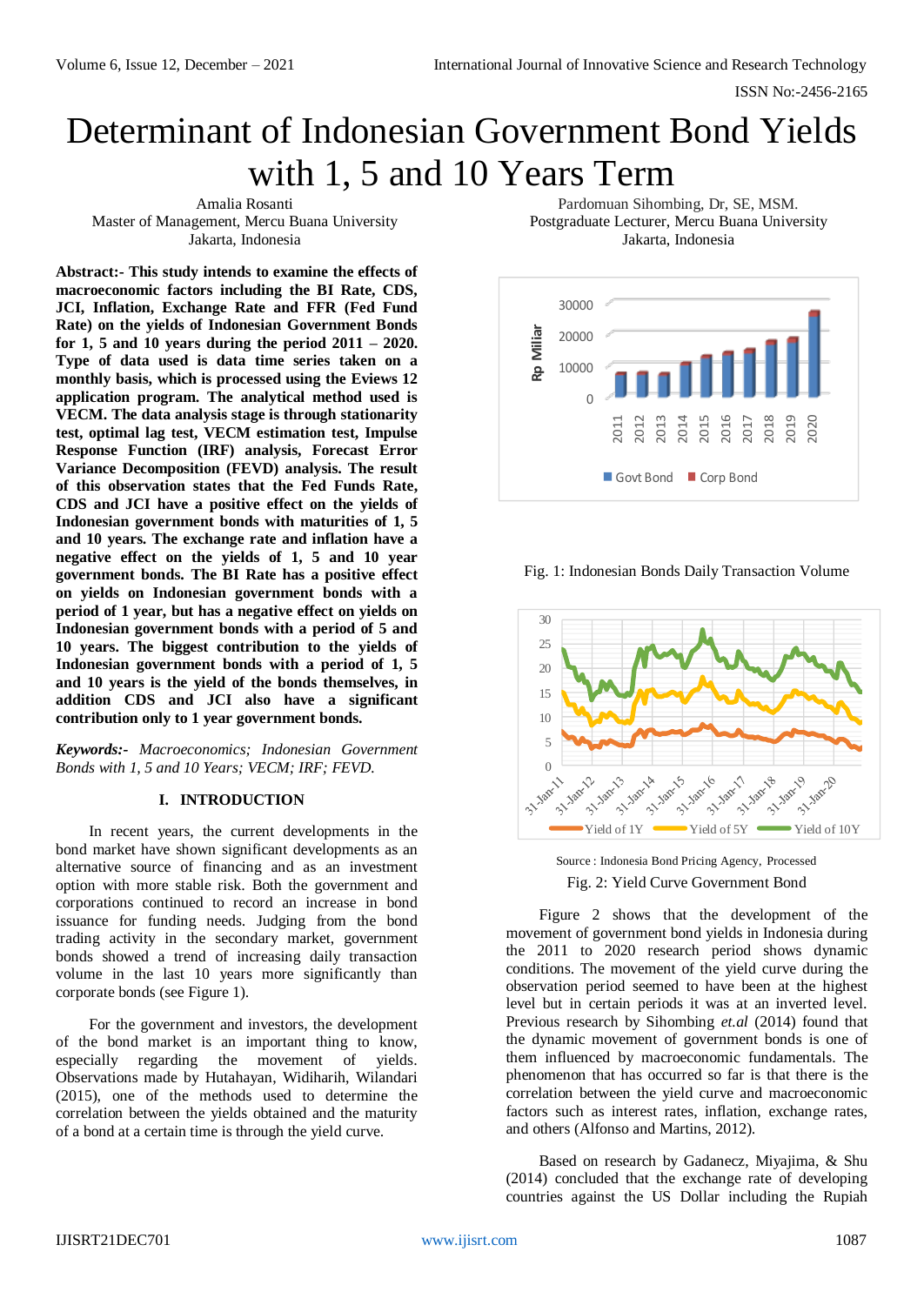exchange rate had a significant effect on yields on government bonds in developing countries. When exchange rate risk increases, investors want higher bond yields. Muktiyanto & Aulia (2019) also concluded that the Rupiah exchange rate significantly affected the yield of 10-year tenor bonds. However, different results are shown by Kurniasih & Restika (2015) who find that the exchange rate has a significant negative effect on bond yields.

Research conducted by Naidu. A, Goyari & Kamaiah (2016) and Santosa (2021) explains that inflation has a negative effect on bond yields. However, Tjandrasa, Siagian, & Lie (2020) in their research prove that inflation has a positive effect on bond yields. As inflation continues to rise, the overall price rises, as a result, investing in valuable securities such as bonds poses risks. For this reason, investors expect compensation by asking for higher returns on their investments.

The results of observations made by Sundoro (2018) stated that tight monetary policy led to a decrease in the BI rate so that bond yields fell. Related to the effect of interest rates on bond yields also led to different results from research by Nia and Hamzah (2020) stating that the BI rate has a significant negative effect on bond yields. meanwhile Santosa (2021) stated that BI rate has a positive correlation to bond yields.

According to the results of research by Sihombing *et.al* (2014), FFR had a negative effect on bond yields. Where the impact of the increase in the FFR causes the yield curve to fall. Meanwhile the research by Yieand & Chen (2019) says that foreign interest rates (Fed Funds Rate) have a positive and significant effect on government bond yields.

The results of previous observations conducted by Adiwibowo & Sihombing (2019) concluded that CDS had a negative effect on government bond yields. Meanwhile, another study by Tjandrasa, Siagian, & Lie (2020) concluded that CDS had a positive effect on bond yields*.*

In addition to the research gap, the researchers also found another phenomenon that anomalies in the movement between government bond yields and several economic indicators in 2020. As is known, 2020 is the year of the global economic crisis due to the outbreak of the Coronavirus-19 outbreak in almost all countries (including Indonesia) which led to restrictions on economic activity or lockdown. The impact is like a domino effect, The Rupiah exchange rate against the USD weakened significantly, the JCI fell, and the Indonesian economy entered a recession zone or contracted for 3 consecutive quarters from the 2nd to the 4th quarter of 2020. This condition also led to massive panic among market players. In theory, as explained earlier, bond yields will increase when there is an increase in risk due to the emergence of negative issues in the market. But in fact in 2020, the emergence of the Covid19 virus that continues until 2021 only encourages a temporary increase in yields and precisely then the trend of yields in the state bond market recorded a decline until the end of 2020. Anomalous conditions like this also encourage researchers to develop research on what factors can affect the movement of Indonesian government bond yields.

#### **II. LITERATURE REVIEW**

#### *A. Term Structure of Interest Rate Theory*

This theory explains that the effect of the interest rate required is one of the factors that is of concern to the owner of capital in order to buy or sell bonds. Martelli, Priaulet, & Priaulet (2003), Term Structure of Interest Rate (TSIR) is an interest rate that is structured into several structures based on a certain maturity. The interest rate structure associated with the maturity period of the bond is plotted on a yield curve. In discussing the yield curve, there are 3 theories that explain the structure of the interest rate period (Miskhin, 2009) :

- Expectation theory
- The Liquidity Premium Theory
- Market Segmentation Theory
- *B. Asset Demand Theory*

Mishkin (2009) stated that the factors that influence the demand for bonds which will ultimately affect bond prices and yields are:

- Wealth
- Expected returns
- Risk
- Liquidity
- *C. Bond Yield*

Based on Zulfikar (2016), bond yields are the income or returns expected by investors when placing their funds into bond investments. If the market price of the bonds is the same as the nominal value of the bonds, then the amount of the yield will be the same as the coupon expressed as a percentage (Samsul, 2008). In this study, the measurement of the rate of return is calculated using the YTM issued by the IBPA. YTM is the rate of return in the form of the returns expected by investors when placing their funds in bonds until maturity. The formula for calculating Returns To Maturity is as follows:

$$
YTM = \frac{C + \frac{F - P}{n}}{\frac{F + P}{2}} \times 100\%
$$

Where :

YTM : Yield to Maturity

- C : Coupon
- F : Nominal Value (Face Value)
- P : Bond Market Price
- n : Period (time to maturity)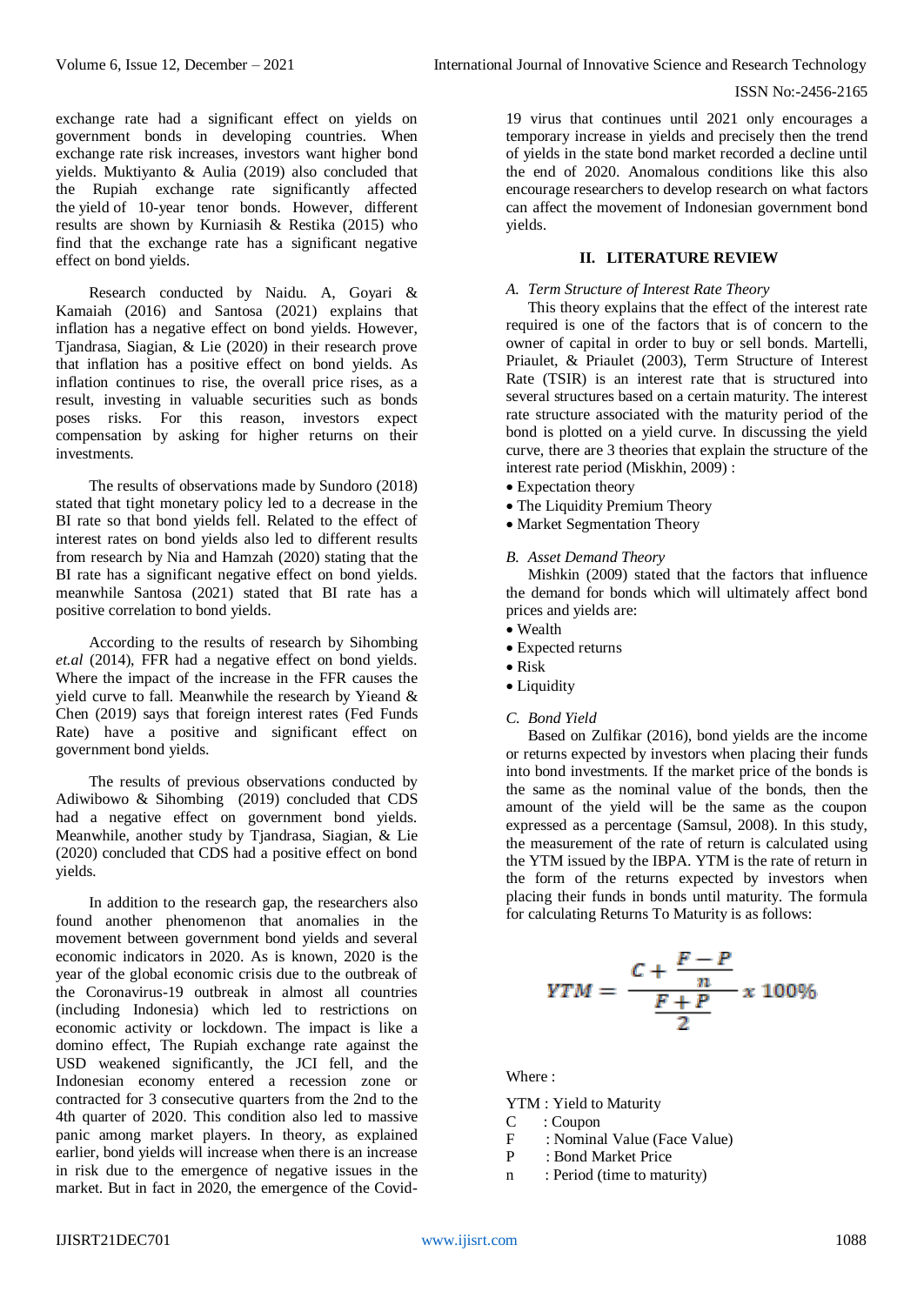*D. Macroeconomic factors that affect government bond yields*

# a) Rupiah Exchange Rate

According to Sadono Sukirno (2013) the exchange rate is a value that shows the currency of a country that is needed to get the price of another country's currency. When the exchange rate of the US dollar increases even higher, it will result in high interest rates as a result the rate of economic growth slows down.

b) Bank Indonesia Interest Rate (BI Rate)

Bank Indonesia interest rate/BI Rate is an interest rate with a period of one month which is announced by Bank Indonesia periodically. Since 19 August 2016 Bank Indonesia has replaced the BI Rate using the BI-7 Day Reverse Repo Rate (BI7DRR) to strengthen the monetary operational framework by implementing a new policy of reference interest rates. The BI 7-Day (Reverse) Repo Rate instrument is used as the new policy interest rate because it can quickly affect the money market, banking and real sector. The BI 7-Day (Reverse) Repo Rate instrument is a new reference that has a stronger correlation with money market interest rates, is transactional in nature or traded on the market, and moves financial markets, especially for repo users [\(www.bi.go.id\)](http://www.bi.go.id/).

#### c) Credit Default Swap (CDS)

According to the preliminary study of the IMF Report (2013), the definition of Credit Default Swap (CDS) is a contract between the seller and the buyer of CDS that pays a fee (fixed premium) for a certain period (maturity) and certain compensation in the event of a credit event. In other words, CDS is a protection against credit risk (credit event). CDS is also a tool used to enter into credit agreements that can be useful as a hedging instrument as well as speculation for profit.

#### d) Inflation

Based on the opinion of Boediono (1999), inflation is a continuous and comprehensive increase in prices. Increased inflation will have an effect on rising interest rates. When interest rates increase, bond prices fall and yields rise. The inflation rate affects how much real interest (real exchange rate) will be received from the coupon. According to Fisher (1930) the real interest rate (real exchange rate) received is the interest rate after deducting inflation.

#### e) Jakarta Stock Exchange Composite Index (JCI)

Sunariyah (2006) said the JCI is an indicator of the overall price movement of all stocks listed on the Indonesia Stock Exchange. The Composite Stock Price index will be presented daily based on the closing price of trading on the Indonesia Stock Exchange. The country's economic conditions will greatly affect the movement of the JCI. If the economic condition of a country is good, the JCI will increase (bullish) and vice versa if the economic condition of a country is deteriorating, the JCI will decrease (barrish).

f) The Federal Funds Rate (FFR)

The reference interest rate in the US or the Federal Funds Rate (FFR) issued by the American Central Bank named the Federal Reserve (The Fed). This FFR is a very important benchmark interest rate for financial market players, both in America and around the world. The Fed provides borrowing costs to banks when experiencing financial problems. Federal Reverse as the most influential central bank in the world, the increase in the US interest rate (FFR) is often used as a measure in investment decision making and a means to control economic growth.

# *E. Hypothesis*

Referring to the description above, the hypothesis in this study is formulated as follows:

- H1 : The Rupiah Exchange Rate has a Negative Effect on Yields of 1, 5 and 10 Year Government Bonds
- H2 : The BI Rate has a Positive Effect on Yields of Government Bonds with a period of 1, 5 and 10 Years
- H3 : CDS has a positive effect on yields of 1, 5 and 10 year government bonds
- H4 : Inflation has a negative effect on yields of 1, 5 and 10 year government bonds
- H5 : JCI has a negative effect on yields of 1, 5 and 10 year government bonds
- H6 : FFR has a positive effect on yields of 1, 5 and 10 year government bonds

#### *F. Conceptual Framework*





#### **III. RESEARCH METHOD**

#### *A. Types of research*

This observation is a quantitative type using secondary data in the form of time series. Data is collected on a monthly basis through Bloomberg, Bank Indonesia, IBPA and the Central Statistics Agency (BPS). The research period was conducted from January 2011 to December 2020.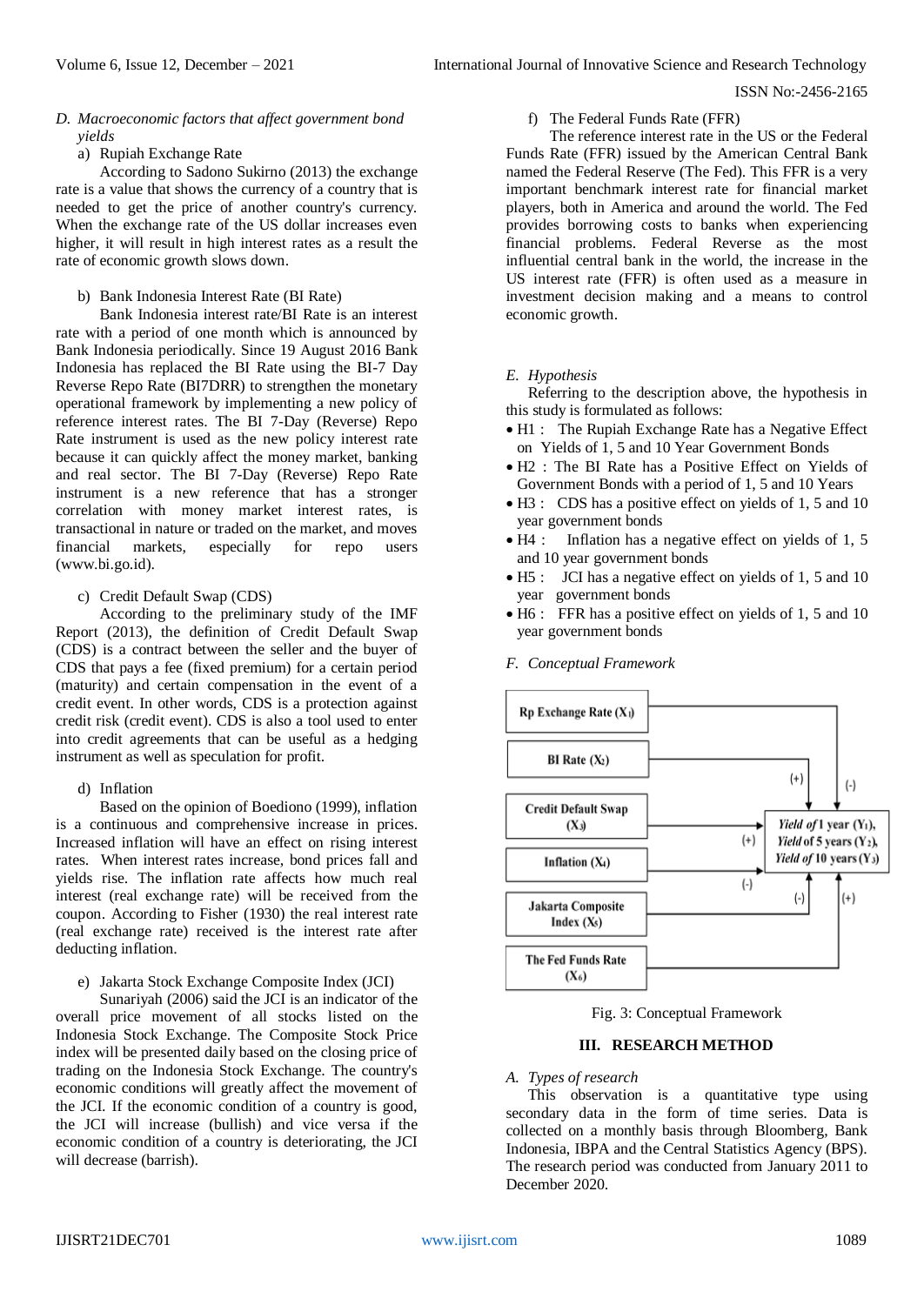#### *B. Population and sample*

The object of this observation is a bond instrument issued by the Indonesian government. As a sample are Indonesian government bonds denominated in Rupiah with maturities of 1, 5 and 10 years.

#### *C. Data Analysis Method*

This observation will analyse the effects and contributions of the exchange rate, BI rate, CDS, JCI, Inflation and Fed Fund Rate on Indonesian government bond yields, the analysis method used is linear regression through the VAR or VECM data analysis method which is processed using the application eViews 12. VAR analysis approach is used if the data is stationary and there is no cointegration, while VECM is used if the data is found to be stationary and cointegration occurs. To determine the right model then The first steps are: data stationarity test, optimal lag test and cointegration test.

# **IV. RESULT AND DISCUSSION**

#### *A. Research Result*

#### a) Stationary Test

The results of the stationary test for the six variables showed that all of the variables tested with probability were below  $0.05$  (for  $\langle 5\% \rangle$ ) which means that all data variables were stationary or all data had passed the stationary test at the first difference stage.

| Variable             |         | Level          | <b>First Difference</b> |             |  |
|----------------------|---------|----------------|-------------------------|-------------|--|
|                      | P-Value | Description    | P-Value                 | Description |  |
| Y1                   | 0,3331  | Not Stationary | 0,0000                  | Stationary  |  |
| Y2                   | 0,2868  | Not Stationary | 0,0000                  | Stationary  |  |
| Y3                   | 0,1315  | Not Stationary | 0,0000                  | Stationary  |  |
| <b>BIR</b>           | 0,6984  | Not Stationary | 0,0001                  | Stationary  |  |
| <b>CDS</b>           | 0,1170  | Not Stationary | 0,0000                  | Stationary  |  |
| <b>FFR</b>           | 0,6974  | Not Stationary | 0,0000                  | Stationary  |  |
| <b>JCI</b>           | 0,2726  | Not Stationary | 0,0000                  | Stationary  |  |
| <b>INF</b>           | 0,4583  | Not Stationary | 0,0000                  | Stationary  |  |
| <b>Exchange Rate</b> | 0,5176  | Not Stationary | 0,0000                  | Stationary  |  |

Table 1. Stationary test result

#### b) Optimal Lag Test

Followed by the stages of the VAR model to determine the optimal number of lags using criterion parameters based on Final Prediction Error (FPE), Akaike Information Criterion (AIC), Schwarz Information Criterion (SC) and Hannan-Quinn Information Criterion (HQ). Determination of the optimal lag is done before starting the cointegration test stage.

VAR Lag Order Selection Criteria Endogenous variables: D(Y1) D(BIR) D(CDS) D(FFR) D(IHSG) D(INF) D(KURS) Exogenous variables: C Date: 09/08/21 Time: 15:59 Sample: 2011M01 2020M12 Included observations: 116

| Lag | LoaL        | LR        | FPF.      | AIC       | SC.       | HQ        |
|-----|-------------|-----------|-----------|-----------|-----------|-----------|
| 0   | $-2132.116$ | <b>NA</b> | 24548893* | 36.88131  | 37.04748* | 36.94877* |
| 1   | $-2093.590$ | 71.73786  | 29452744  | 37.06190  | 38.39122  | 37.60153  |
| 2   | -2033.575   | 104.5087  | 24570173  | 36.87199* | 39.36446  | 37.88379  |
| 3   | -1987.312   | 74.97914* | 26339178  | 36.91917  | 40.57480  | 38.40314  |

\* indicates lag order selected by the criterion

LR: sequential modified LR test statistic (each test at 5% level)

FPE: Final prediction error

AIC: Akaike information criterion

SC: Schwarz information criterion

HQ: Hannan-Quinn information criterion

#### Table 2: Optimal lag test results on yield of 1 year government bond

Seen from table 2, the results of determining the optimal lag length for 1 year *yields* are in the 2nd lag VAR Lag Order Selection Criteria Endogenous variables: D(Y2) D(BIR) D(CDS) D(FFR) D(IHSG) D(INF) D(KURS) Exogenous variables: C Date: 09/08/21 Time: 22:21 Sample: 2011M01 2020M12

Included observations: 116

| Lag | LoaL        | LR        | FPF.      | AIC.      | SC        | HQ        |
|-----|-------------|-----------|-----------|-----------|-----------|-----------|
| 0   | $-2112.802$ | <b>NA</b> | 17595750* | 36.54830* | 36.71447* | 36.61576* |
| 1   | $-2072.535$ | 74 97 974 | 20486381  | 36.69888  | 38.02819  | 37.23850  |
| 2   | $-2017.451$ | 95.92250  | 18606629  | 36.59398  | 39.08645  | 37.60578  |
| 3   | $-1972.151$ | 73.41599* | 20280734  | 36.65778  | 40.31341  | 38.14176  |

\* indicates lag order selected by the criterion

LR: sequential modified LR test statistic (each test at 5% level)

FPE: Final prediction error

AIC: Akaike information criterion

SC: Schwarz information criterion

HQ: Hannan-Quinn information criterion

because they match the criteria of AIC, FPE, SC and HQ. The AIC criterion has the smallest value (as indicated by the asterisk (\*) indication on the test instrument).

#### Table 3 Optimal lag test on yield of 5 years government bond

Based on table 3, the determination of the optimal internal lag for 5 year yields is based on the criteria, which is, lag 3. The most frequent lag is marked with an asterisk (\*) at the end of each value, that is lag 0. However, because the model goodness test cannot be done at lag 0, then for the next estimation, lag 3 is used which has the smallest LR criteria and with an asterisk (\*) at the end of the value.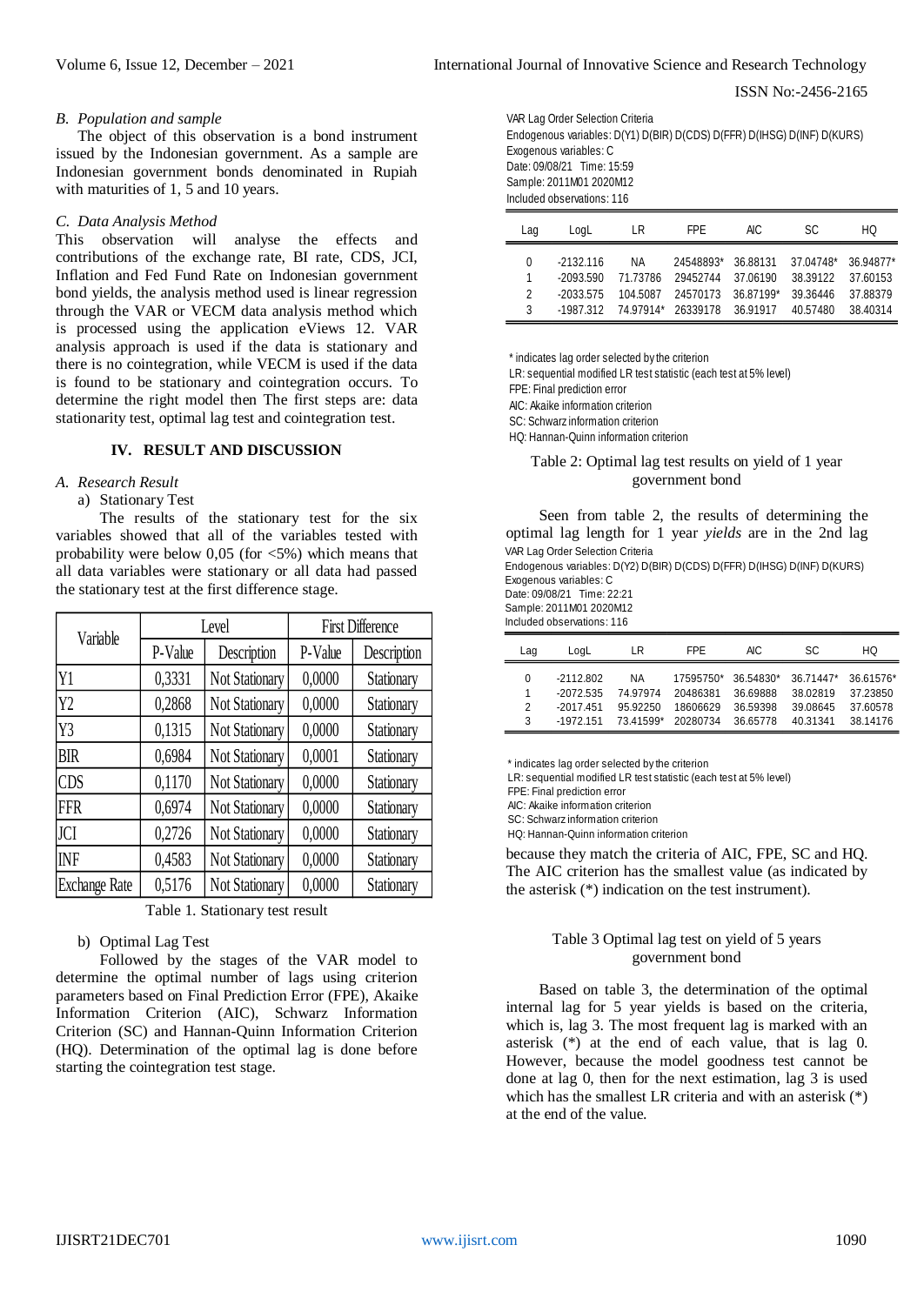VAR Lag Order Selection Criteria Endogenous variables: D(Y3) D(BIR) D(CDS) D(FFR) D(IHSG) D(INF) D(KURS) Exogenous variables: C Date: 09/08/21 Time: 22:49 Sample: 2011M01 2020M12 Included observations: 116

| Lao           | LoaL        | .R       | FPF                 | АIС      | SC.       | ΗO        |
|---------------|-------------|----------|---------------------|----------|-----------|-----------|
| 0             | $-2115.104$ | NA.      | 18308405* 36.58801* |          | 36.75417* | 36.65546* |
|               | -2075.342   | 74.04070 | 21502258            | 36.74727 | 38.07659  | 37.28690  |
| $\mathcal{P}$ | $-2020.825$ | 94.93514 | 19721143            | 36.65215 | 39.14462  | 37.66395  |
| ঽ             | -1974.941   |          | 74.36319* 21280011  | 36.70588 | 40.36151  | 38.18985  |

\* indicates lag order selected by the criterion

LR: sequential modified LR test statistic (each test at 5% level) FPE: Final prediction error AIC: Akaike information criterion

SC: Schwarz information criterion HQ: Hannan-Quinn information criterion

#### Table 4: Optimal lag test on yield of 10 years government bond .16

Based on table 4, the most optimal lag according to the criteria of AIC, FPE, SC and HQ on the 10-year yield is at lag 3 which has the smallest LR criteria and with an asterisk  $(*)$  at the end of the value.

#### c) Cointegration Test

The cointegration test term in this observation uses the Johanssen Cointegration test method. Cointegration test aims to be able to show the long-term correlation of variables in an observation. For stationary data that occurs in the differentiation process but does not occur cointegrated, an example that can be used is VAR with differentiation data (VAR in difference). However, if stationary data occurs in the differentiation process and is cointegrated, the Vector Error Correction Model (VECM) is used. Trace statistics are the criteria that underlie cointegration testing. .an equation is cointegrated if the trace statistic is greater than the critical value of 5%. From the results of the cointegration test on all the observed variables there is a cointegration correlation so that it was developed into a VECM analysis. ed. Trace statistics are the criteria -80 -.04 .1 .20  $\blacksquare$  $R_{\text{C}}$  CDS  $\sim$   $R_{\text{C}}$  $\epsilon$ Responseof CDS to BIR Innovation Responseof CDS to CDS Innovation

#### d) VECM Estimation Results  $\mathbf{p}$

If the research variables have been proven to have a cointegration relationship, then proceed with the VECM estimation model. The VECM estimation results to identify the short-term and long-term correlation of the effect of the dependent variable yield on government bonds with a period of 1 year, 5 years and 10 years on the independent variables, that are the BI Rate, CDS, Fed Fund Rates, JCI, Inflation, and the Rupiah Exchange Rate. 120 -.04 Responseof BIR to Y3 Innovation Responseof BIR to BIR Innovation Responseof BIR to CDS Innovation  $R_{\rm T}$   $\sim$   $R_{\rm T}$ Responseof FFR to BIR Innovation Responseof FFR to CDS Innovation model. The VECM estimation .32 .32 .32 .32

#### e) Impulse Response Function (IRF) lse Response Fun

After all the tests have been met through the VECM stage, the Impulse Response Function (IRF) analysis is used to determine the response of an endogenous variable to a certain shock (Firdaus, 2018). The IRF test results on all research variables are as follows:



#### Yield of 5 Years Government Bond





Responseof Y2 to BIR Innovation



#### Yield of 10 Years Government Bond 17.5 8  $\mathbf{r}$  and  $\mathbf{r}$  and  $\mathbf{r}$ r.  $R_{\rm F}$   $\sim$   $R_{\rm B}$  $\ddot{\phantom{0}}$ Responseof BIR to KURS Innovation

#### Response to Cholesky One S.D. (d.f. adjusted)





- Government Bond Yields with 1, 5 and 10 years If there is a shock of one standard deviation to the bond yields with 1, 5 and 10 years term, the yields themselves will respond positively at the beginning to the end of the period. Responseof KURS <sup>t</sup> <sup>o</sup> IHSG Innovatio <sup>n</sup>  $_{\rm 0010}$   $_{\rm 000}$   $_{\rm 0010}$ emselves will respond positively at the begin bond yields with 1, 5 and 10 years term, the yields If there is a shock of one standard deviation to the 2 0
	- The Exchange rate

If there is a shock of one standard deviation to exchange rate, then the bond yields with 1, 5 and 10 f there is a shock of one standard deviation to  $\mathbf{C}$ one standard d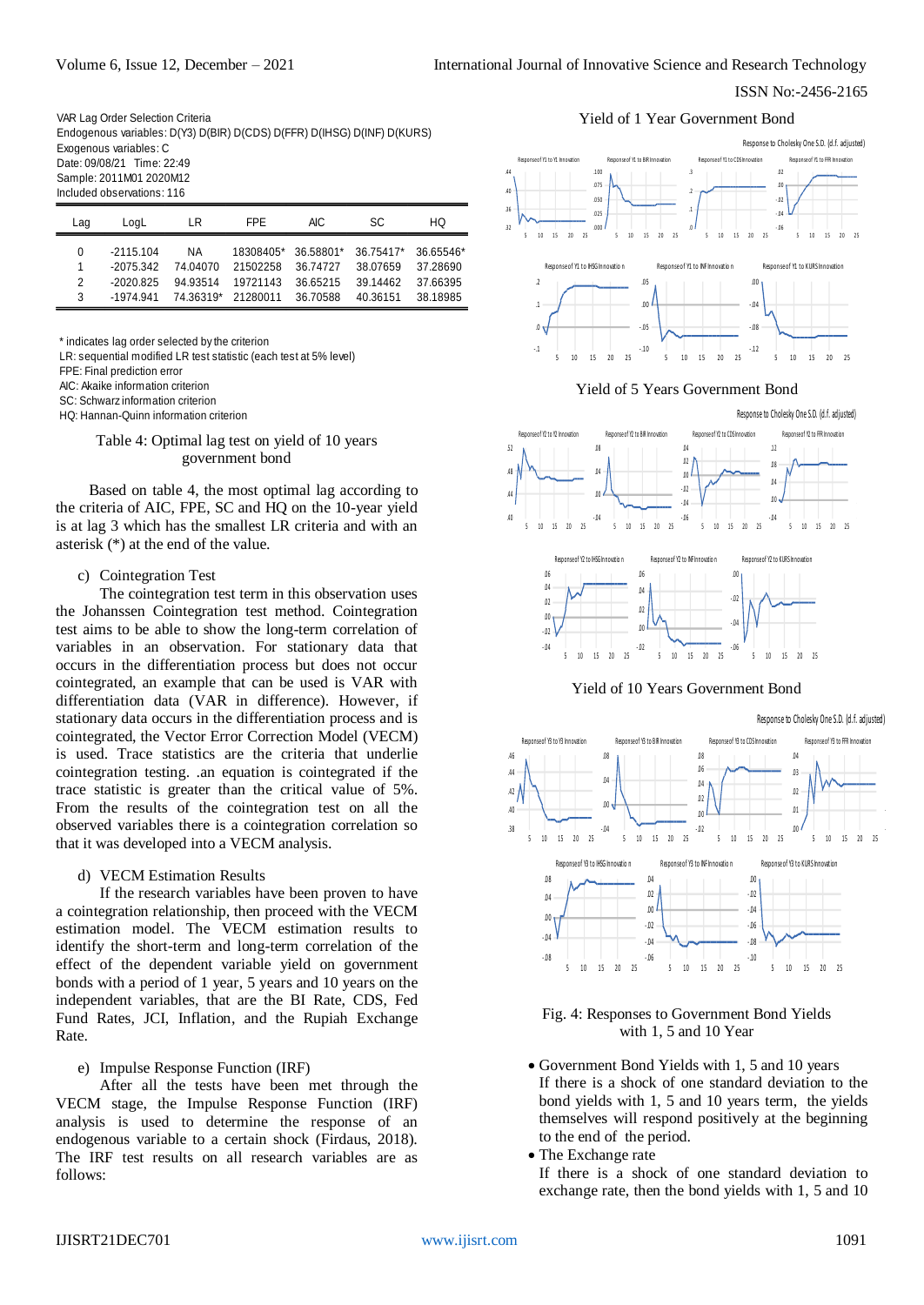ISSN No:-2456-2165

Ex.

 $F_{Y}$ 

years term respond negatively from the beginning of the period to the end.

• BI rate

If there is a shock of one standard deviation in the BI Rate, the bond yield with 1 year term will respond stably to the shock with a positive trend until the end of the projection period.Whereas if there is a shock of one standard deviation in the BI rate, the bond yield with 5 and 10 years term will respond negatively.

Credit Default Swap

A shock of one standard deviation on CDS will be responded positively to the bond yield with 1 and 10 years term from the beginning of the period to the end of the projection period. .Meanwhile, a shock of one standard deviation on CDS on the bond yield with 5 years term will be responded positively in the long term even though it had a negative reaction in the 4th to 11th periods and rose to positive in the 12th period by 0,002597 to end of projection periode.

• Inflation

A shocks of one standard deviation to inflation will be responded negatively by the bond yield with 1 and 10 years term in the 3rd period until the end of the projection period. .As for the bond yield with 5 years term, a negative response in the 8th period will be -0,007870 until the end of the projection period.

 Jakarta Stock Exchange Composite Index (JCI) If there is a shock of one standard deviation to the JCI, the bond yield with 1, 5 and 10 years term will be responded positively in the long term.

• The Fed Funds Rate

If there is a shock of one standard deviation to the FFR, the bond yield 1 years term will be responded positively starting in the 9th period of 0,004938. As for the bond yield with 5 and 10 years term, a stable positive response will be given in the long term from the beginning of the period.

f) Forecast Error Variance Decomposition (FEVD) Furthermore, the FEVD test is carried out which is a series with the IRF test. The FEVD test aims to measure the magnitude of the effect contribution of each independent variable on the dependent variable. In this method can be reviewed the strengths and weaknesses of each variable affecting other variables over a long period of time.

#### **Yield of 1 Year Government Bond**

PERIOD YIELD BIR CDS FFR JCI INF Ex. Rate 1 100,00000,0000 0,0000 0,0000 0,0000 0,00000,0000 10 66,5685 1,926418,6438 0,2701 7,3817 1,98403,2249 15 61,7335 1,509420,2699 0,209010,35422,14843,7746

20 59,7048 1,327121,0169 0,179711,54032,21834,0127

| <b>Yield of 5 Years Government Bond </b> |
|------------------------------------------|
|------------------------------------------|

| PERIOD YIELD BIR CDS FFR JCI INF Rate |  |  |  |  |
|---------------------------------------|--|--|--|--|

- 1 100,00000,0000 0,0000 0,0000 0,0000 0,00000,0000
- 10 96,8563 0,2386 0,1762 1,8769 0,2795 0,12980,4423
- 15 96,4172 0,2352 0,1222 2,2166 0,4900 0,12490,3934
- 20 96,1545 0,2412 0,0942 2,4232 0,6013 0,12370,3615

#### **Yield of 10 Years Government Bond**

#### PERIOD YIELD BIR CDS FFR JCI INF Rate

- 1 100,00000,0000 0,0000 0,0000 0,0000 0,00000,0000
- 10 93,5250 0,5237 0,9910 0,2650 1,2692 0,64972,6760
- 15 92,3175 0,5602 1,3647 0,2980 1,9085 0,76722,7836
- 20 91,8548 0,5490 1,5188 0,3079 2,1299 0,81772,8214

# Table 5: FEVD Test Results

Based on the table data above, the biggest contribution that affects the yield of 1,5 and 10 year government bonds is the bond yield itself. In addition, the CDS variable has a contribution of 21,01% and the JCI has a contribution of 11,5% to the yield of 1-year government bond.

#### *B. Discussion of Research Results*

a) Effect of the Rupiah Exchange Rate on yields of 1, 5 and 10 year government bonds

Based on the results of the IRF test, the exchange rate has a negative effect on yields of 1, 5 and 10 year government bonds. This negative response means that the decline in the exchange rate (the strengthening of the Rupiah exchange rate) has led to a decrease in bond yields in all these periods. The occurrence of shocks in the exchange rate variable of one standard deviation caused the yield on government bonds to decline and continue to decline until the end of the period. If we look at the results of the analysis of variance decomposition, the exchange rate does not have a contributing effect on the movement of bond yields.

The negative effect of government bond yields on the rupiah exchange rate variable against the strengthening USD caused a decrease in government bond yields. This influence relationship is due to the ownership of Indonesian government bond yields are mostly owned by foreign investors so that foreigners will be very happy if the Rupiah experiences a strengthening, investors will invest their funds in the bond market of course, this causes bond prices to increase and government bond yields to decline. The results of this observation are consistent with the proposed hypothesis and are in line with the results of research conducted by Kurniasih & Restika (2015), Ichsan, Agusalim & Abdullah (2018) and Saenong *et.al* (2020).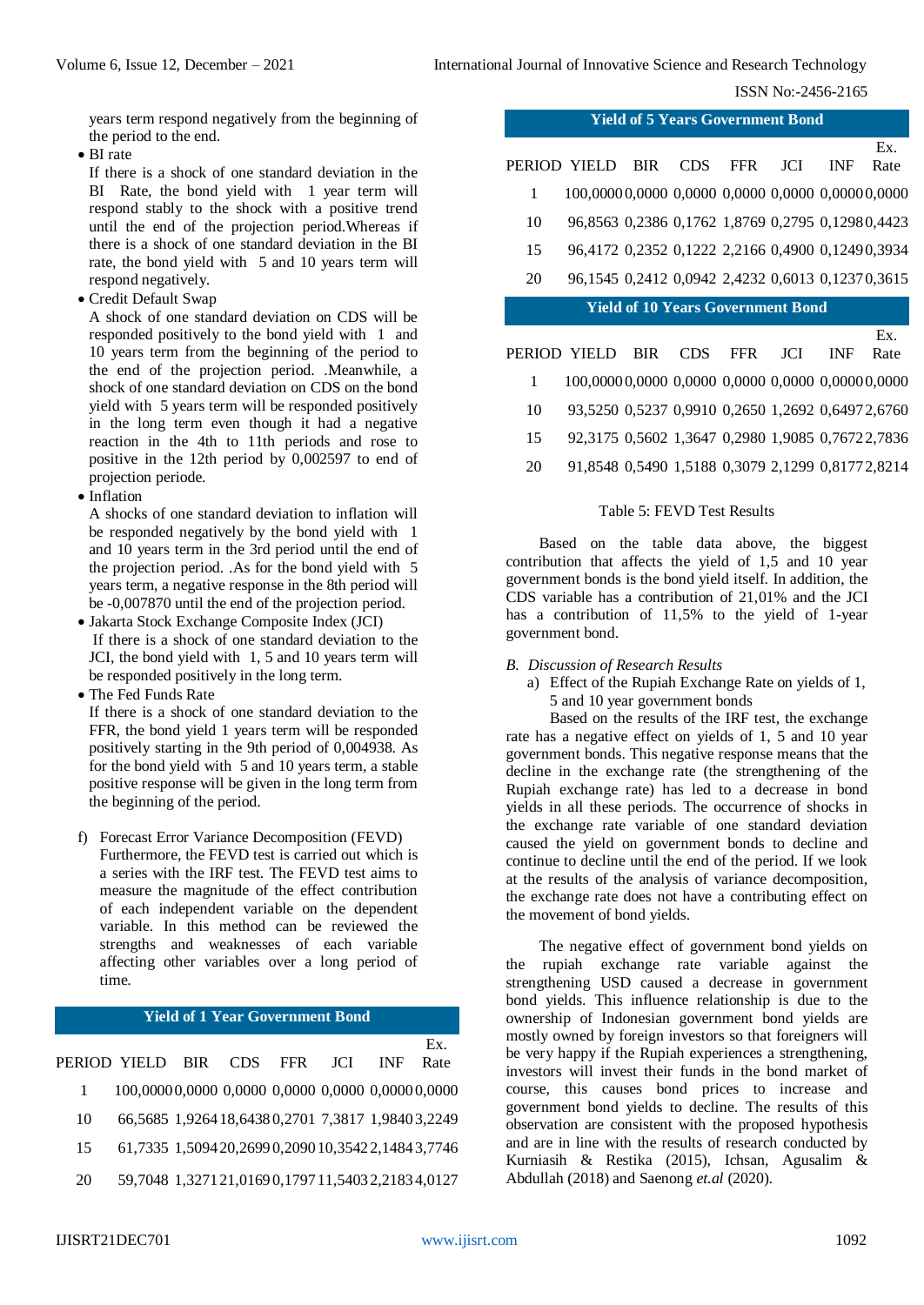b) The effect of the BI rate on yields of 1, 5 and 10 years government bonds

Based on the results of the IRF test, the BI rate shocks in the yield of government bonds with a period of 1 year were responded positively, which means that shocks to the BI rate will affect changes in yields which are statistically increasing or positive. Since 2016, Bank Indonesia has imposed the BI 7-Day (Reverse) Repo Rate shortened to BI Rate, so that this greatly affects the yield of 1 year bonds. These findings support the theory of interest rate structure, if interest rates increase, bond yields will also increase. The results of this study are in line with previous research conducted by Santosa (2020) which found that if the BI Rate increased, then in the short term the yield on government bonds would rise.

Meanwhile, from the results of the same test, the BI rate variable has a negative effect on government bonds with a period of 5 years and 10 years. Meanwhile, if viewed from the analysis of variance decomposition, the BI rate has no contribution to changes in yields. This finding means that the longer the investment period is related to the risk of changes in interest rates where an increase in the BI rate will reduce government bond yields. These observations are in line with the liquidity theory which states that investors will prefer short-term bonds because they have a small interest risk, as well as the results of observations made by Muktiyanto & Aulia (2019) stating that the BI rate has a significant negative effect on yields government bonds in the long term.

c) The effect of Credit Default Swap (CDS) on yields of 1, 5 and 10 year government bonds

Based on the results of the IRF test, 10 year CDS have a positive effect on yields of 1, 5 and 10 year government bonds. This positive response means that an increase in 10 year CDS will encourage an increase in yields on government bonds, both short-term and longterm. In addition, the results of the analysis of variance decomposition show that the 10 year tenor CDS variable has the largest contribution to the 1 year tenor government bond yields, with an effect of 21,02% in the 20th period. These observations are consistent with the hypothesis made by Muktiyanto & Aulia (2019), Ernawati, Surwanti & Pribadi (2020) and Tjandrasa, Siagian & Lie (2020) which state that the increase in default risk will increase the currency risk premium and default borne by investors, especially foreign investors. This is because especially foreign investors will ultimately be compensated for by *higher* government bond yields.

d) Effect of Inflation on yields of 1, 5 and 10 year government bonds

Based on the results of the IRF test, inflation has a negative effect on government bonds with maturities of 1, 5 and 10 years. This negative response could be interpreted that the downward push down yields bond in all these periods. One standard deviation shocks on inflation resulted government bond yields to decline and continue to decline until the end of the period. .When viewed from the results of the analysis of variance

decomposition, it has no contribution effect on the movement of bond yields.

This finding is consistent with the initial hypothesis and is in line with previous research which said that when inflation rose, it indicated that people's purchasing power was increasing, causing the price of securities to rise. When bond prices rise, bond yields fall.This theory is supported by research conducted by Sundoro (2018), Nia & Hamzah (2020), Santosa (2020), Permanasari & Kurniasih (2021) which concluded that inflation has a negative effect on bond yields, meaning that when inflation rises, *yields* government bond will fall.

e) Effect of Jakarta Composite Index (JCI) on yields of 1, 5 and 10 year government bonds

Based on the results of the IRF test, the JCI shocks to yields of 1, 5 and 10 year government bonds responded positively. This positive response means that when the JCI experiences an increase, the yield on government bonds in all these periods will increase. Although in several studies conducted by Sundoro (2018) and Tjandrasa, Siagian, & Lie (2020) it is explained that there is a negative effect between the JCI and government bond yields, when the JCI rises, government bond yields will fall. However, in this research period, a positive relationship was produced between the JCI and yields on government bonds, this often happens because government bonds are seen as a safe asset or referred to as "*Bonds as a Safe haven*" during economic turmoil occurs. Therefore, investors will tend to secure their riskier assets such as stocks into lower-risk assets with fixed income, like investing in bonds.

This finding is supported by Baur and McDermott (2012) who found that in times of uncertainty, bonds are considered safe investments. .In addition, research from Gulko (2002) also suggests that stocks and bonds are positively correlated because of their exposure to general macroeconomic conditions such as inflation rates, interest rates, economic growth, etc. Meanwhile, from the analysis of variance decomposition, the JCI variable does not contribute to government bond yields.

f) The effect of Fed Funds Rate (FFR) on yields of 1, 5 and 10 year government bonds

Based on the results of the IRF test, FFR has a positive effect on yields of 1, 5 and 10 year government bonds. This positive response can be interpreted that the increase in FFR will encourage an increase in bond yields in all these time periods. While the results of the analysis of variance decomposition of the FFR variable do not contribute to bond yields.

The FFR is a very important benchmark interest rate for financial market participants, both in the United States and throughout the country. The increase in FFR during the study period was influenced by the impact of US government intervention as a global factor in depressed bond markets, which pushed up government bond yields throughout the study period. This finding is consistent with the initial hypothesis and in accordance with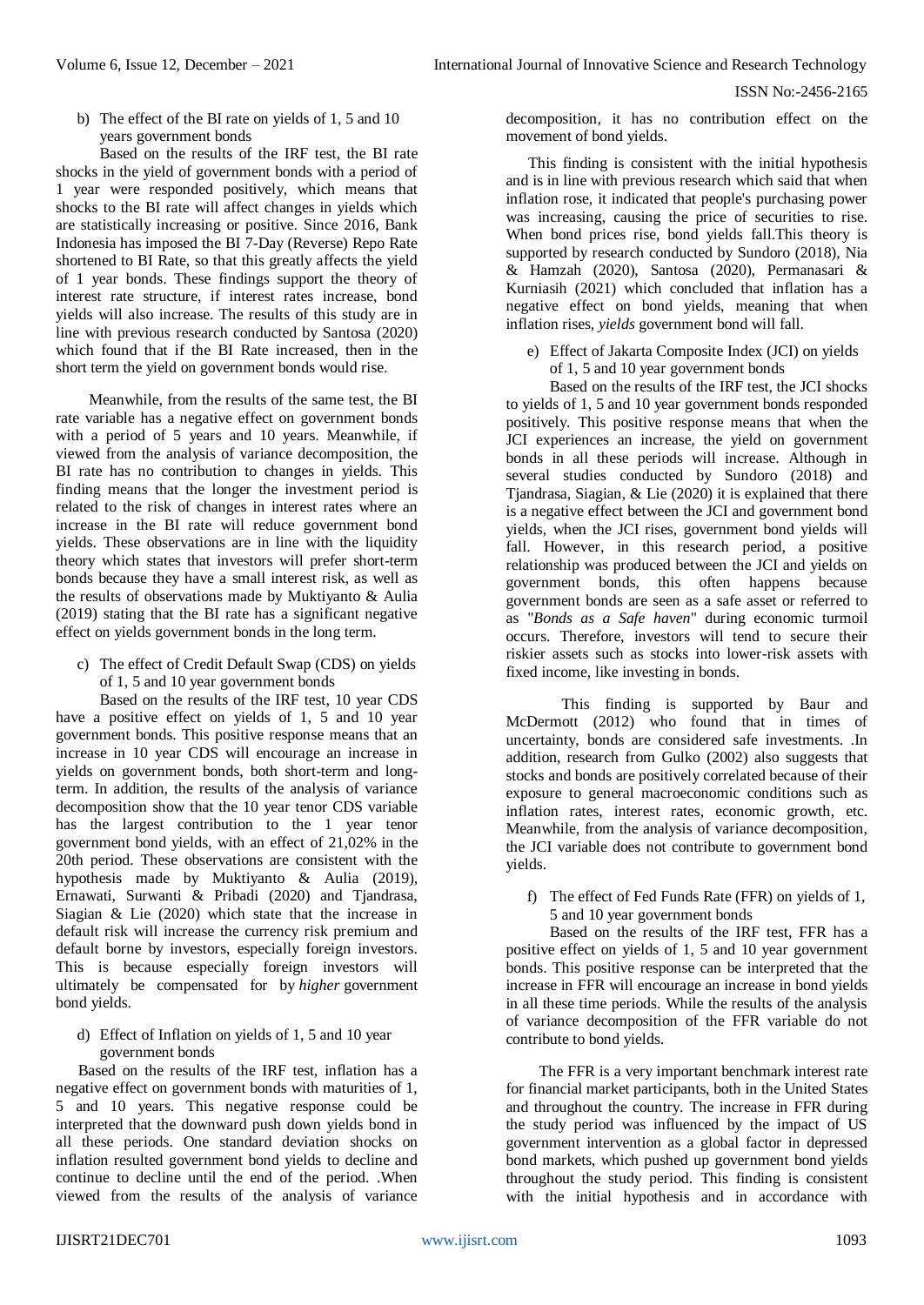previous research by Yieand & Chen (2019) which said that the FED rate had a positive effect on bond yields.

# **V. CONCLUSIONS AND SUGESTIONS**

- *A. Conclusions*
	- The exchange rate has a negative effect on the yields of 1, 5 and 10 year government bonds.
	- The BI rate has a positive effect on the yields of 1 year government bonds and has a negative effect on the yields of 5 and 10 years government bonds.
	- CDS has a positive effect on yields of 1, 5 and 10 year government bonds.
	- Inflation has a negative effect on yields of 1, 5 and 10 year government bonds.
	- The JCI has a positive effect on yields of 1, 5 and 10 year government bonds.
	- The Fed Funds Rate has a positive effect on yields of 1, 5 and 10 year government bonds.
	- The biggest contribution to the yield of 1, 5 and 10 year government bonds is the yield of the bonds themselves, besides that CDS and JCI also have a significant contribution to 1 year government bonds.
- *B. Suggestion*
	- The government should pay more attention to many aspects in determining the coupon determination because high coupon bonds issued will increase yields and reduce bond prices. For example, when a new series of sovereign bonds is issued in the primary market, the government must pay attention to whether the timing of the issuance is in ideal market conditions.
	- The government needs to maintain that investment risk or credit default swap (CDS) remains stable at a low level and the JCI movement trend does not decline. In the midst of uncertain global conditions, ways to keep risk levels low can be maximized from the domestic side, for example by maintaining socio-political economic stability and a conducive investment climate by issuing accommodative policies. Meanwhile, from an investor's perspective, in order to maximize profits, it is also necessary to pay attention to the trend of CDS movements before investing in bonds.
	- For further research, it is necessary to conduct qualitative tests and also conduct research on corporate bonds with influencing factors related to company performance.

#### **REFERENCES**

- [1.] Adiwibowo, P., & Sihombing, P. (2019). Determinant Of Government Bond Yields. Dinasti International Journal of Digital Business Management, 1(1), 86-99.
- [2.] Afonso A, Martins MMF. (2012). Level, slope, curvature of the sovereign yield curve, and fiscal behavior. Journal of Banking and Finance. 36(6): 1789-1807.
- [3.] Baur, D. G., & McDermott, T. K. (2012). Safe haven assets and investor behaviour under uncertainty. *Institute for International Integration Studies*.
- [4.] Boediono. (1999). Teori Pertumbuhan Ekonomi. Yogyakarta: BPFE.
- [5.] Ernawati, L., Surwanti, A., & Pribadi, F. (2020). Determinan Yield Spread Obligasi Korporasi Di Indonesia. JBTI: Jurnal Bisnis: Teori dan Implementasi, 11(2), 195-205.
- [6.] Firdaus, M. (2018). Aplikasi Ekonometrika Untuk Data Panel Dan Time Series. Bogor: PT Penerbit IPB Press
- [7.] Gadanecz, Blaise., Miyajima, K., Shu, C. (2014). Exchange rate risk and local currency sovereign bond yields in emerging markets. Bank for International Settlements 2014. ISSN 1020-0959.
- [8.] Gulko, L. (2002). Decoupling. *The Journal of Portfolio Management*, *28*(3), 59-66.
- [9.] Hutahayan, E. S., Widiharih, T., & Wilandari, Y. (2015). Pembentukan Kurva Imbal Hasil (Yield) Dengan Model Nelson Siegel-svensson (Nss)(Studi Kasus Data Obligasi Pemerintah Periode 27 Oktober 2014 Sampai 31 Oktober 2014). *Jurnal Gaussian*, *4*(3), 477-484.
- [10.] Ichsan, M., Agusalim, L., & Abdullah, Z. (2018). Dampak Ekonomi Makro Terhadap Yield Surat Berharga Negara: Studi Empiris Di Indonesia. Media Trend, 13(2), 178-187.
- [11.] Kurniasih,A & Restika, Y. (2015). The influence of Macroeconomic Indicators and Foreign Ownership on Government Bond Yields: A Case of Indonesia. Mediterranean Journal of Social Sciences. Vol 6 No 5 S5. ISSN 2039-2117.
- [12.] Martellini, L., Priaullet, P., & Priaullet, S.(2003). Fixed Income Securities. Wiley.
- [13.] Mishkin, Frederic S. (2009). The Economics of Money, Banking and Financial Market. 9th ed. New York (US). Pearson Education.
- [14.] Muktiyanto, I. dan Aulia, M. (2019). "Determinan Tingkat Imbal Hasil (Yield) Surat Berharga Negara (SBN) Domestik", Kajian Ekonomi dan Keuangan, Vol.3, Nomor.2, 18-30.
- [15.] Naidu, Sri Hari A. Goyari ,P., Kamalah,B. (2016). Determinants of Sovereign Bond Yield in Emerging Economies: Some panel inferences. Theoretical and Applied Eonomics, Vol XXIII, No 3(608), Autumn, pp 101-118
- [16.] Nia,V. M dan Hamzah. (2020). Forecasting of Government Yield Curve in Post-Corona Pandemic. Jurnal Manajemen dan Organisasi (JMO). Vol. 11 No. 3, Desember 2020, Hal. 143-157. P-ISSN: 2088-9372 E-ISSN: 2527-8991
- [17.] Permanasari, I., & Kurniasih, A. (2021). Factors Affecting the Yield of Indonesia Government Bonds 10 Years. *European Journal of Business and Management Research*, *6*(1), 243-248.
- [18.] Sukirno, S. Makro Ekonomi, 2013, Teori Pengantar, Edisi Ketiga, Devisi Buku Perguruan Tinggi, PT. *Raja Grafindo Persada, Jakarta*.